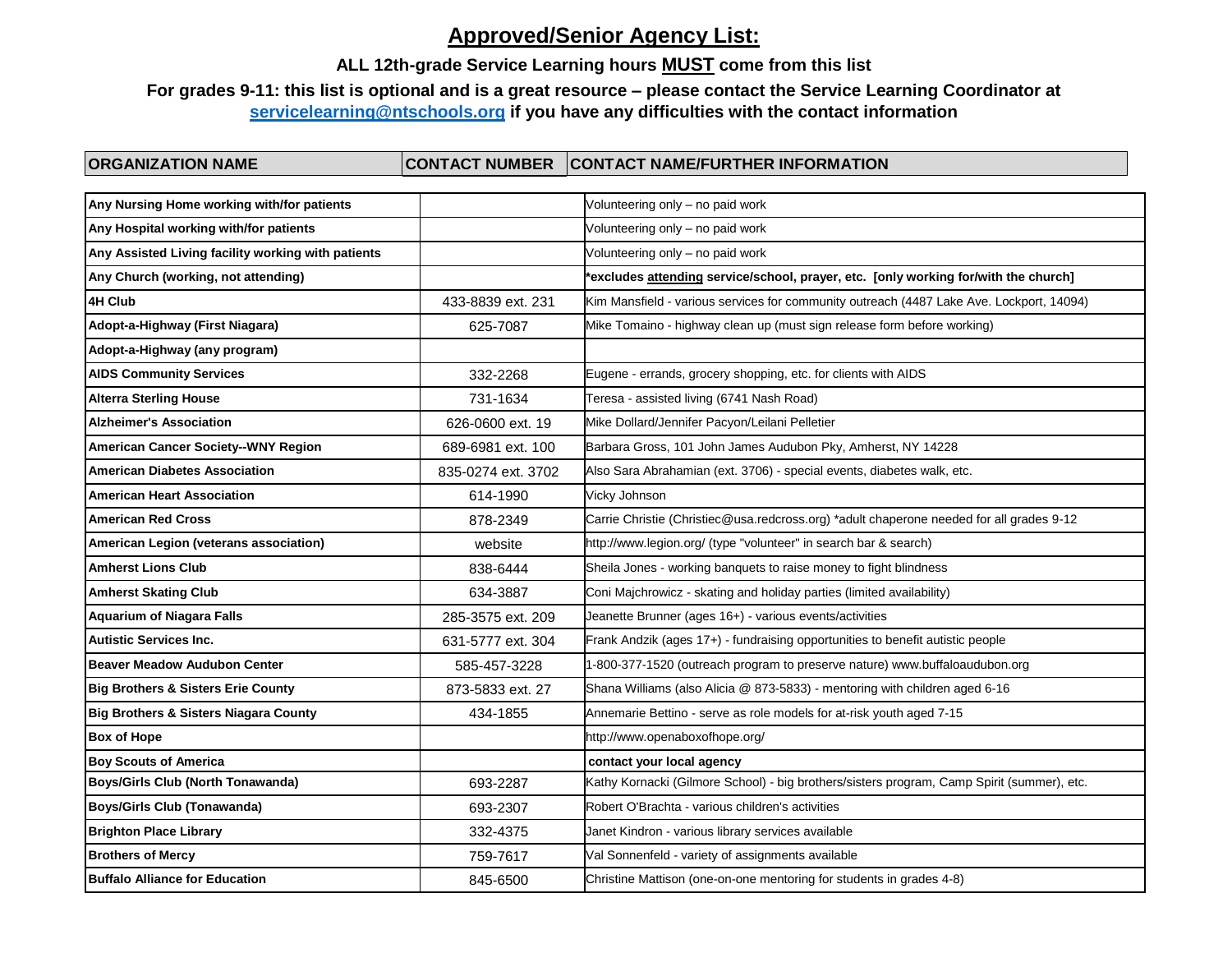## **ALL 12th-grade Service Learning hours MUST come from this list**

## **For grades 9-11: this list is optional and is a great resource – please contact the Service Learning Coordinator at [servicelearning@ntschools.org](mailto:servicelearning@ntschools.org) if you have any difficulties with the contact information**

| <b>Buffalo Audubon</b>                                      | 695-3570           | Liz Caszubski - nature preserve and clean-up around NT                                        |
|-------------------------------------------------------------|--------------------|-----------------------------------------------------------------------------------------------|
| <b>Buffalo Museum of Science</b>                            | 896-5200 ext. 361  | Jodie Brocius (interview required)                                                            |
| <b>Buffalo Niagara Heritage Village</b>                     | 689-1440           | Formerly the Amherst Museum - day-to-day and special event opportunities, Rachel Ravago       |
| <b>Buffalo Niagara Riverkeeper</b>                          | 852-7483           | Kerri (www.bnriverkeeper.org) - Buffalo cleanup organization                                  |
| <b>Buffalo Reuse</b>                                        | 885-4131           | Caesandra - community gardening, home remodeling, tree planting, art exhibition, etc.         |
| <b>Buffalo Soccer Club</b>                                  | 408-8738           | Tom Garigen - soccer programs for children in the city of Buffalo                             |
| <b>Buffalo Zoo</b>                                          | 837-3900 ext. 132  | Maureen Pantera, Volunteer Coordinator (ages 14+)                                             |
| <b>Camp Good Days</b>                                       | 206-0709           | Lillian Villari, Camp for children with cancer or AIDS                                        |
| <b>Carousel Museum</b>                                      | 693-1885           | Vicki Prager - youth volunteer program                                                        |
| <b>Child &amp; Adolescent Treatment Services</b>            | 886-5437           | Kim Luce - Extended School Day Program (908-2577) - 556 Franklin St., Buffalo, 14202          |
| <b>Chapel at CrossPoint, The</b>                            | 631-2636 ext. 222  | Joe Vacanti - various opportunities for Christian outreach programs                           |
| <b>Community Health Alliance of North Tonawanda (CHANT)</b> | 716-282-1228       |                                                                                               |
| <b>City Mission/St. Luke's Perry Project</b>                | 854-8181           | Peggy Johnson, Women and children's shelter (www.buffalocitymission.org)                      |
| <b>Clara's House</b>                                        | 565-3120           | Ellen, 10748 Main St, Clarence, NY                                                            |
| <b>Community Corner Café</b>                                | 695-9949           | David Starkey - help prepare, serve & clean up at soup kitchens (65 Main Street, NT)          |
| <b>Community Missions of Niagara Frontier</b>               | 285-3403 ext. 2225 | Lynne Smith                                                                                   |
| <b>Compeer of Greater Buffalo</b>                           | 883-3331           | mentor children & befriend adults striving for good mental health                             |
| <b>Compeer Niagara</b>                                      | 716-433-3780       | Tara Porter, Compeer Niagara Director                                                         |
| <b>Computers for Children</b>                               | 823-7248 ext. 570  | Kisha Johnson (www.computersforchildren.com) - must fill out application                      |
| <b>Conquer Chiara</b>                                       | 695-6675           | Cindy Zahn                                                                                    |
| <b>Cornerstone Manor</b>                                    | 852-0761           | Peggy Johnson, Women and children's shelter-affiliated with City Mission                      |
| <b>Cradle Beach Camp</b>                                    | 549-6307 ext. 205  | prepare for camp season & similar duties (www.cradlebeach.org)                                |
| <b>Deaconess--Activities Department</b>                     | 887-8009           | Mary Joe Wisniewski (recreational therapy programs)                                           |
| <b>DeGraff Adult Day Care Center</b>                        | 694-7662           | Diane Nalenzynski - 82 Mead St. NT (help in conducting activities for the elderly) - ages 16+ |
| <b>DeGraff Hospital</b>                                     | 690-2088           | Mary Beth Kubiak (8AM-4PM) mainly summer program (orientation/immunization req)               |
| <b>Disabled American Veterans</b>                           | website            | http://www.dav.org/ (click on "volunteer" bar & search)                                       |
| Doors Open Niagara                                          | 849-5834           | Helga Honey - various community outreach opportunities                                        |
| <b>Elderwood at Wedgewood</b>                               | 835-2543           | Becky - schedule hours well before school vacation time, otherwise too busy                   |
| <b>Excalibur Leisure Skills Center (summer)</b>             | 831-3188           | Jim or Cathy Catalano, Provides a boating & fishing experience for the disabled               |
|                                                             |                    |                                                                                               |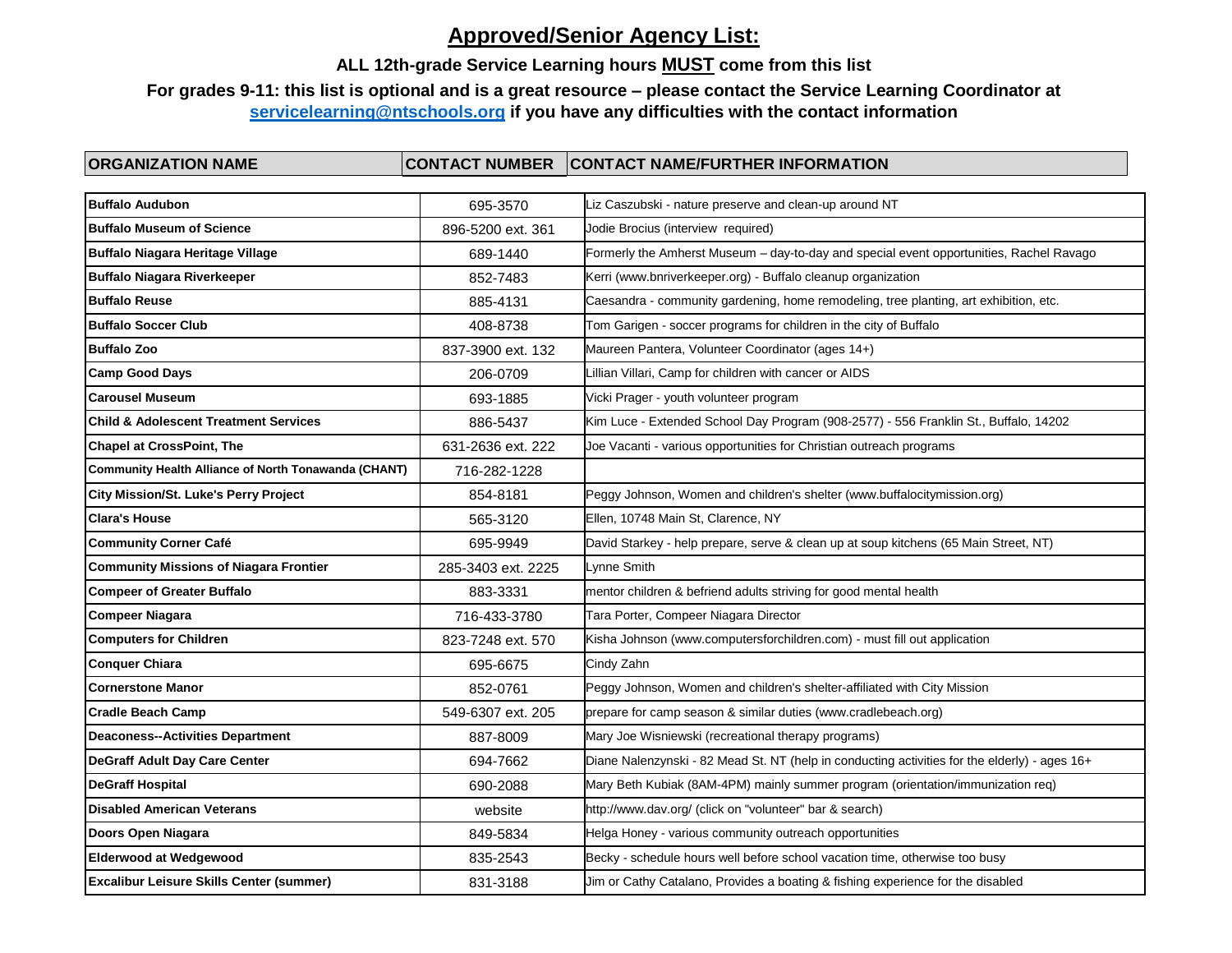## **ALL 12th-grade Service Learning hours MUST come from this list**

## **For grades 9-11: this list is optional and is a great resource – please contact the Service Learning Coordinator at [servicelearning@ntschools.org](mailto:servicelearning@ntschools.org) if you have any difficulties with the contact information**

| <b>Food Bank of WNY</b>                                | 852-1305              | Magdeline Deynes (www.fbwny.org) - ages 14+ (mini interview required)                         |
|--------------------------------------------------------|-----------------------|-----------------------------------------------------------------------------------------------|
| <b>Food Shuttle of WNY</b>                             | 836-6989              | Ann - ships food from Tops to food kitchens (Drivers w/parent needed month in advance)        |
| <b>Friends of the Night People</b>                     | 884-5375              | Candace, Drop-in center for homeless                                                          |
| <b>Gateway-Longview</b>                                | 633-7266 ext. 1221    | Sara Lester - Counseling & Special Education for ages 5-21 (limited ages allowed to serve)    |
| <b>Gilda's Club</b>                                    | 332-5900 ext. 206     | Kathy Kurtz (ages 16+) help create welcoming communities thru social/moral support            |
| <b>Girl Scouts of America</b>                          |                       | contact your local agency                                                                     |
| <b>Grant Amherst Business Association St. Festival</b> |                       | Ms. Cholewa, NTHS Room 330                                                                    |
| <b>Great Lakes Beach Sweep/Fisherman's Park</b>        | <b>NTHS</b>           | Mr. Gauld/Mr. Hiestand - spend a day cleaning up the beachfront                               |
| Greenfield's (Buffalo) Lutheran Health System          | 886-4377 ext. 310/369 | Vivian Cosentino - senior citizen health care (ages 16+) vcosentino@niagaralutheran.org       |
| Greenfield's (Lancaster) Lutheran Health System        | 886-4377 ext. 310/369 | Vivian Cosentino - senior citizen health care (ages 16+) vcosentino@niagaralutheran.org       |
| <b>Gus Macker Annual Basketball Tournament</b>         | 827-9462              | various activities to help during the June tournament                                         |
| <b>Habitat for Humanity</b>                            | 832-2534              | Virginia Leigh, provides housing for low income families (16+/any under 18 = liability forms) |
| <b>Harris Hill Nursing Facility</b>                    | 632-3700              | Donna Stevener (ext. 254)                                                                     |
| <b>Hasek's Heroes</b>                                  | 875-4820              | Sean Greene (Youth Hockey League) - 2607 Niagara St., Riverside Ice Rink                      |
| <b>Haven House</b>                                     | 884-6002              | Roberta Adams (18+/criminal background check/service location must be confidential)           |
| <b>Hawk Creek</b>                                      | 652-8646              | Janette (restoring our environment through "Wildlife Rehabilitation")                         |
| <b>Heritage Christian Services</b>                     | 743-2020 ext. 3006    | Samantha Gosh - arts & crafts with developmentally challenged (Saturdays)                     |
| Hope for two - pregnant with cancer network            | 692-6524              | Cathy Thomas - programs that support women diagnosed with cancer while pregnant               |
| <b>Hospice (Erie County)</b>                           | 686-8185              | Lisa Heintz - provides comfort to terminal patients and their families                        |
| <b>Hospice (Niagara County)</b>                        | 439-4417              | Betsy Higgins - provides support for, and working with, children who are grieving             |
| I love my parks day                                    |                       | https://www.volunteernewyork.org/parks                                                        |
| Juvenile Diabetes Research Foundation                  | website               | http://www.jdf.org/                                                                           |
| <b>Kiddie Haven</b>                                    | 694-7877              | Ann - 1333 Strad Ave. NT (daycare services)                                                   |
| <b>KIDS Escaping Drugs</b>                             | 827-9462              | Amanda Armstrong--alcohol and drug dependency services (also Amy Samuelson)                   |
| <b>Knights of Columbus</b>                             | website               | https://www.kofc.org/en/                                                                      |
| <b>Lion's Club</b>                                     | 692-2152              | Hank - various community outreach opportunities                                               |
| <b>Lothlorien Therapeutic Riding Center</b>            | 655-1335 ext. 101     | Kathryn Tyrrell, Therapeutic Horsemanship for physically challenged                           |
| Make a Wish                                            | 810-9474              | Andrea Prinzbach                                                                              |
| <b>March of Dimes</b>                                  |                       | Contact your local agency                                                                     |
| <b>McAulley Senior Residence</b>                       | 447-6600 ext. 78024   | Theresa Cavanaugh - service work with assisted living patients                                |
|                                                        |                       |                                                                                               |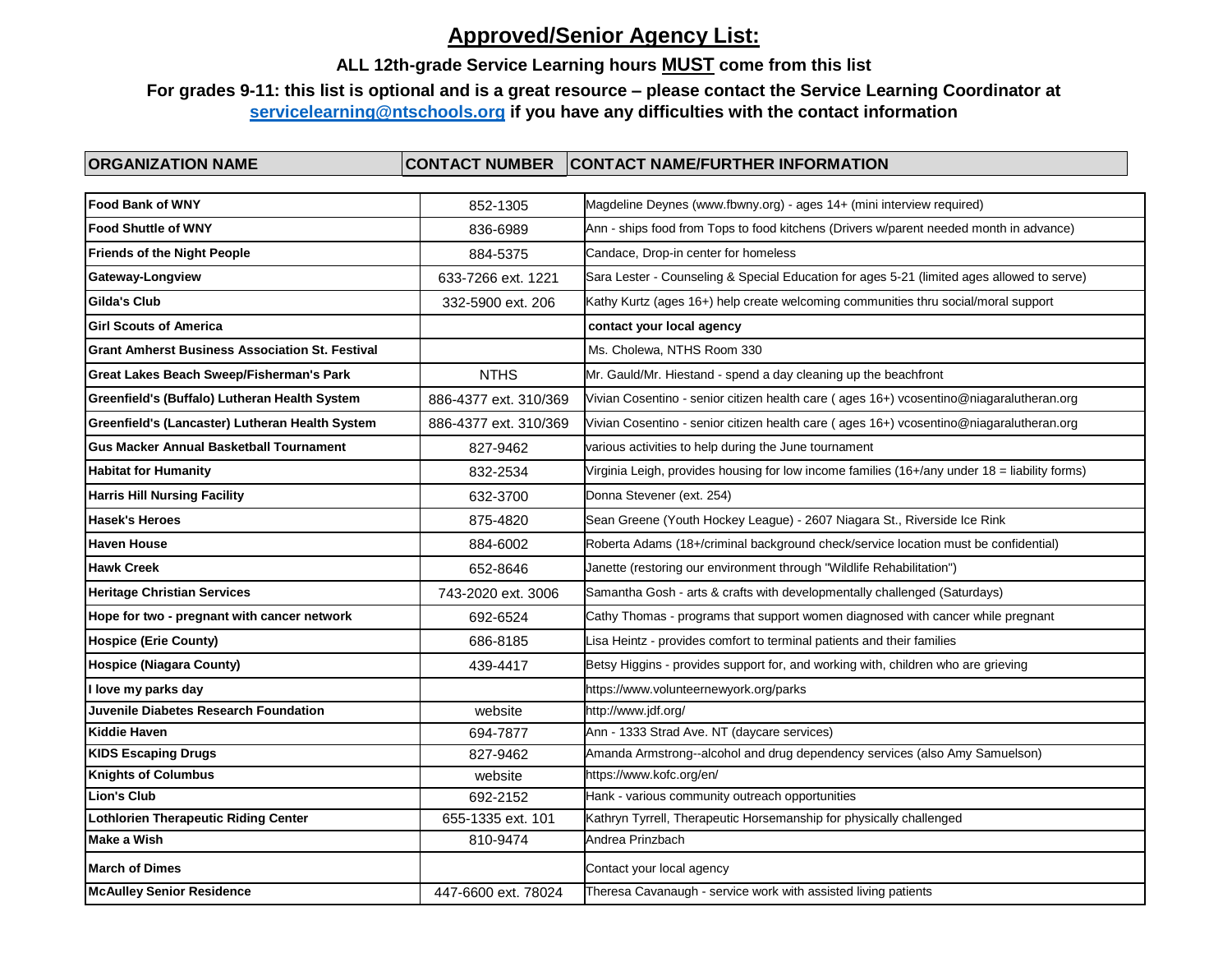### **ALL 12th-grade Service Learning hours MUST come from this list**

## **For grades 9-11: this list is optional and is a great resource – please contact the Service Learning Coordinator at [servicelearning@ntschools.org](mailto:servicelearning@ntschools.org) if you have any difficulties with the contact information**

| <b>McGuire Group</b>                          |                     | www.mcguiregroup.com - various locations for work with assisted living individuals         |
|-----------------------------------------------|---------------------|--------------------------------------------------------------------------------------------|
| Meals on Wheels (NT)                          | 693-1663            | Joy Welch - deliver/serve food to those in need                                            |
| <b>Meals on Wheels of WNY</b>                 | 822-2002 ext. 18    | Richard Gehring (noon hours) - deliver/serve food; Holiday Gift Wrap at Galleria Mall      |
| <b>Montgomery Park</b>                        | 688-7880            | Rick or Kathylee Brewer, Senior Residence                                                  |
| <b>Mount St. Mary's Hospital</b>              | 298-2144            | 5300 Military Rd (Lewiston) - summer programs available, among other services              |
| <b>Moving Miracles</b>                        | 656-1321            | Sheila Dollas, President, MovingMiracles@aol.com (also contact Beth: 481-9968)             |
| <b>MDA Muscular Dystrophy Association</b>     | 626-0035            | Contact Program Coordinator--Amanda Dusart                                                 |
| <b>Music is Art</b>                           | 713-3066            | Trina Steinhart - work events that sponsor programs for school music (musicisart.com)      |
| <b>National Down Syndrome Society</b>         | 870-4904            | Chris Sirianni - Buddy Walk (www.buddywalkniagara.org)                                     |
| <b>National Railway Historical Society</b>    | 434-5665            | Rebecca Gerstung - Lockport, NY                                                            |
| Niagara Falls Memorial Center                 | 278-4440            | Judy Villani                                                                               |
| <b>Niagara Frontier Radio Reading Service</b> | 821-5555            | Bob Sikorski - record readings of books/mags/papers, do live readings (1.5 hour sessions)  |
| Niagara Lutheran Health & Rehabilitation Ctr. | 886-4377 ext. 316   | Judy Willert (ages 16+) various activities for residents                                   |
| <b>Nicaraguan Missions</b>                    | 688-0010            | Ann Marie Zon (10111 S. Transit Rd)                                                        |
| <b>Northgate Health Care Facility</b>         | 694-7700            | 7264 Nash Road - various opportunities for work with assisted living individuals           |
| <b>Northgate Manor</b>                        | 694-7700 ext. 147   | Katherine/Judy - elderly assistance, therapies, recreation, etc.                           |
| Northpointe Council, Inc.                     | 282-1228            | Cheri Kelly - Human Service Organization (alcohol, substance, gambling abuse, etc.)        |
| North Tonawanda Athletic Association (NTAA)   |                     | Volunteer work                                                                             |
| North Tonawanda Historical Society            | 695-8000 ext. 126   | Peter Trinkwalder - organization and preparation opportunities                             |
| North Tonawanda History Museum                | 213-0554            | Danielle Oney (cell 909-6198) - year round activities                                      |
| North Tonawanda Inter Church Food Pantry      | 692-8552            | Bonnie Giamusso -100 Ridge Road (behind NTHS) - provide food for those in need             |
| North Tonawanda Library                       | 693-4132 ext. 5     | Becky Stutzman - (summer reading/activities w/children) - summer preferred                 |
| North Tonawanda Little League                 | 578-4564            | Tom Witt - various activities including coaching, concessions, etc.                        |
| North Tonawanda Optimists Club                | 807-3604            | Mr. Fisher                                                                                 |
| North Tonawanda Recreation Dept.              | 695-8520 ext. 508   | Patty Brosius (call Wed 4:30 - 8:30) - athletics, arts & crafts, etc. (limited volunteers) |
| <b>NT City Schools</b>                        |                     | Any service for any NT school before/after school                                          |
| NTABR (Babe Ruth League NT)                   | 471-1826            | Paul Wasielewski - opportunities to help with little league baseball                       |
| <b>NTHS Blood Drive</b>                       | Mrs. Hansgate (236) | NOT GIVING BLOOD - credit only to students who WORK the Blood Drive (study halls only)     |
| <b>NTHS College Fair</b>                      | Guidance            | Set-up, clean-up, and organization                                                         |
| <b>NTHS Freshmen Orientation</b>              | Guidance            | Assist with freshmen orientation program                                                   |
| <b>NTHS Open House</b>                        | Guidance            | Open House procedures (help prepare, work during, clean-up, etc.)                          |
| <b>NTHS Peer Tutoring</b>                     |                     | Tutoring students during study halls or before/after school                                |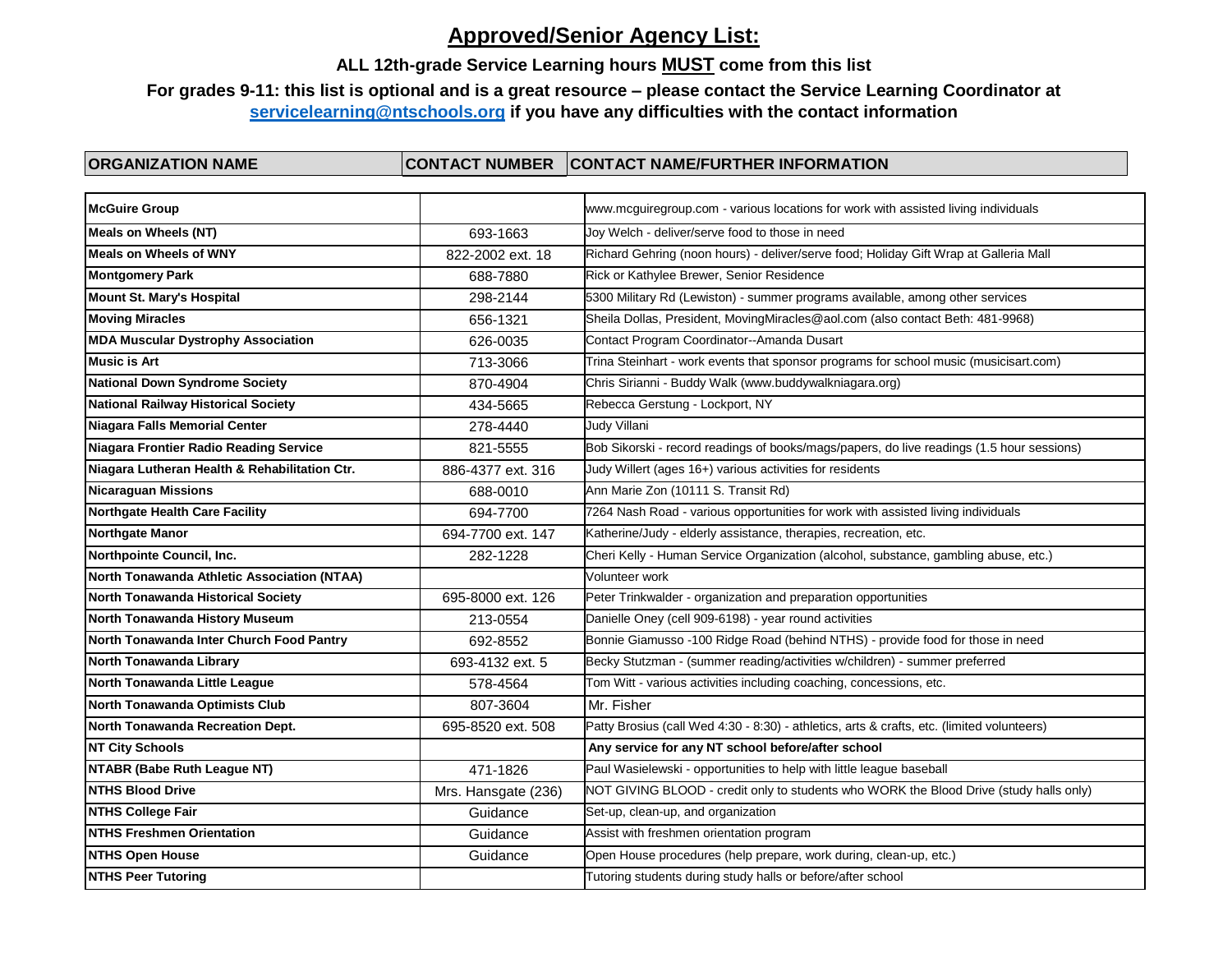### **ALL 12th-grade Service Learning hours MUST come from this list**

## **For grades 9-11: this list is optional and is a great resource – please contact the Service Learning Coordinator at [servicelearning@ntschools.org](mailto:servicelearning@ntschools.org) if you have any difficulties with the contact information**

| <b>NTHS Perimeter Clean Up</b>              | Outdoor Awareness/Mr.<br>Andres - NTHS | Garbage cleanup around NTHS (2-4 times/month, 1hr after school, first 10-12 volunteers)   |
|---------------------------------------------|----------------------------------------|-------------------------------------------------------------------------------------------|
| <b>NTHS Sporting Events</b>                 | Various Coaches                        | Working NTHS sporting events (chain game, vball lines, announcing, timer, etc.)           |
| NT Middle After School Program              | 807-3700                               | Helping students with homework, studying, etc. at NT Middle (Mon-Thu 2:40 - 3:40)         |
| <b>NT Parent Partnership</b>                | 418-2512                               | Tom Mirada - various activities during school-sponsored events                            |
| Universal Pre-K Program (at Grant school)   | 807-3781                               | Amanda Karnath, 622-7857 (educational program for elementary children)                    |
| <b>Old Fort Niagara</b>                     | 745-7611                               | Sue Allen - volunteers for historical tours, holiday events, etc.                         |
| OLC - NT                                    | 694-3644                               | Jean Marie Doyle - religious education opportunities                                      |
| OLC - NT ("Helping Hands" outreach program) | 692-0276 or 215-3012                   | Debbie Ziolek - various church group community programs                                   |
| <b>Project Pride</b>                        | 692-5627                               | Dave Conti - various tasks to help beautify NT (also Donna Burgio 694-6237)               |
| <b>Remember Ryan Foundation</b>             | 716-830-1657                           | Jennifer George Walsh                                                                     |
| <b>ReTree WNY</b>                           | 694-5173                               | Mary Kate Fonzi - tree planting activities                                                |
| <b>Ride For Roswell</b>                     |                                        | Contact your local agency                                                                 |
| <b>Riverdale Boys and Girls Club</b>        | 873-9842 ext. 203                      | Gary Krasinski                                                                            |
| <b>Riviera Theatre</b>                      | 692-2413                               | Frank Cannata - refreshments, ushering, etc. (primarily weekends; ages 16+)               |
| <b>Ronald McDonald House</b>                | 883-1177 ext. 255                      | New Coordinator to be announced--support for families with relatives in area hospitals    |
| <b>Roswell Park Cancer Institute</b>        | 845-5708                               | Debbie Miga, http://rpci.medbuffalo.edu (5/15 deadline for summer applications)           |
| St. Christopher's School                    | 694-4310                               | Marie Sajsa, Director of Religious Education (Tonawanda, NY)                              |
| St. Peter's Lutheran Brethren Church        | 693-3310                               | Pastor Bob Lawson - nursery, Kid's Café, summer landscaping, etc. (316 Thompson St.)      |
| <b>SABAH</b>                                | 362-9600 ext. 19                       | Kelly Mazella, www.sabahinc.org (skating association for blind & handicapped) "26 hr min" |
| <b>Salvation Army (NF)</b>                  | 283-7697/693-3110                      | Major Sue Stinson (Buffalo Ave. near 70th St.)                                            |
| <b>Salvation Army (NT)</b>                  | 692-7323                               | 895 Payne Ave - Karen Wagner (AKA Good Will, Thrift Store)                                |
| <b>Salvation Army (Ton)</b>                 | 693-3110                               | Joanne Guercio (Broad St.) - church programs, food & toy distribution (M-F 8-4:30)        |
| <b>Schofield Residence</b>                  | 874-1566 ext. 324                      | assist elderly, play music, (ages 16+) www.schofieldcare.org                              |
| Sikora Post - American Legion               | 693-1740                               | assist with dinner nights & various activities                                            |
| <b>SERV Niagara</b>                         | http://servniagara.org/                |                                                                                           |
| <b>Special Olympics</b>                     |                                        | Contact your local agency                                                                 |
| <b>SPCA - Erie County</b>                   | 629-3503 ext. 3503                     | Kim - various volunteer opportunities                                                     |
| <b>Summerfest</b>                           | 695-6451                               | Caroline Wojtaszek - summer cancer benefit (set-up, work events, clean-up, etc.)          |
| <b>Tri-Community Ambulance</b>              | 583-5298                               | Amanda Sparks - shadowing opportunities, serving as practice victims, etc.                |
| Twin Cities Community Outreach (TCCO)       | 693-6010                               | Greg - Meals on Wheels, Food Pantry, Clothes Closet, fundraising, etc. (Ridge St. NT)     |
| United Way of the Tonawandas                | 693-0895                               | Stephanie Martin/George O'Neal - Day of Caring (help with/improve nearby communities)     |
| <b>Variety Kids Telethon</b>                | 854-7577                               | Steve Podosek--fundraising (i.e. Haunted Catacombs & telethon)                            |